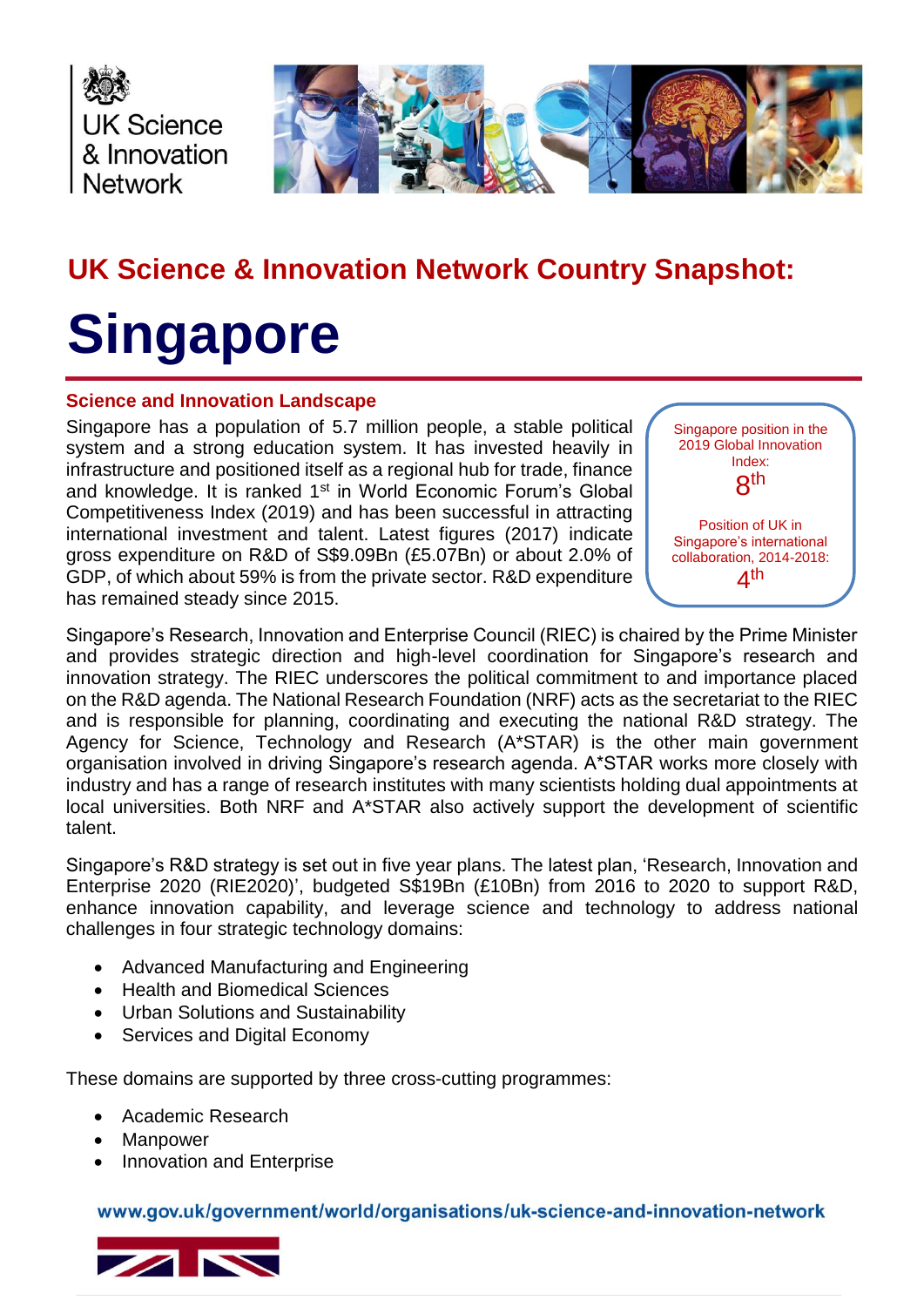

Distribution of Singapore's RIE budget (source: National Research Foundation, http://www.nrf.gov.sg/rie2020)

NRF coordinates a number of cross-government 'National Innovation Challenges', harnessing multidisciplinary research to develop practical solutions to Singapore's challenges which would also provide commercial benefits in wider markets. The challenges include energy (2011), land and liveability (2013) and ageing (2015). National R&D programmes have been launched in Cyber Security (S\$130m, 2014), Marine Science (S\$25m, 2016), Artificial Intelligence (S\$150m, 2017), Synthetic Biology (S\$25m, 2018), and Food Security (S\$144m, 2019).

In the February 2020 budget statement, Singapore pledged S\$5Bn (£2.8Bn) towards a new coastal and flood protection fund to tackle the risk of rising sea levels due to climate change, as well as S\$1Bn (£0.6Bn) towards enhancing the nation's cyber and data security capabilities.

### **UK Science and Innovation in Singapore**

The UK-Singapore Partners in Science programme was initiated in 2004 and helped lay the foundations of our strong cooperation in science and research. The [Innovation and Research](https://www.gov.uk/government/news/new-innovation-and-research-partnership-between-uk-and-singapore-welcomed)  [Partnership,](https://www.gov.uk/government/news/new-innovation-and-research-partnership-between-uk-and-singapore-welcomed) signed by both Prime Ministers in 2014, took our cooperation to a new level. The Partnership envisioned the continuation of research activities, alongside an enhanced focus on applying the results to develop new ideas that would enable us to respond to global challenges, increase competitiveness and improve standards of living. The inaugural UK-Singapore Strategic Dialogue in Science and Innovation took place in Singapore in January 2017, and is a platform for both governments to develop and strengthen the bilateral relationship in Science and Innovation.

Our current priorities include **Big Data and Digital Economy**, **Food and Agri-Tech**, **Clean Growth**, **Cybersecurity**, **Future Mobility**, **Health and Life Sciences**, **Oceans**, and **Space**.

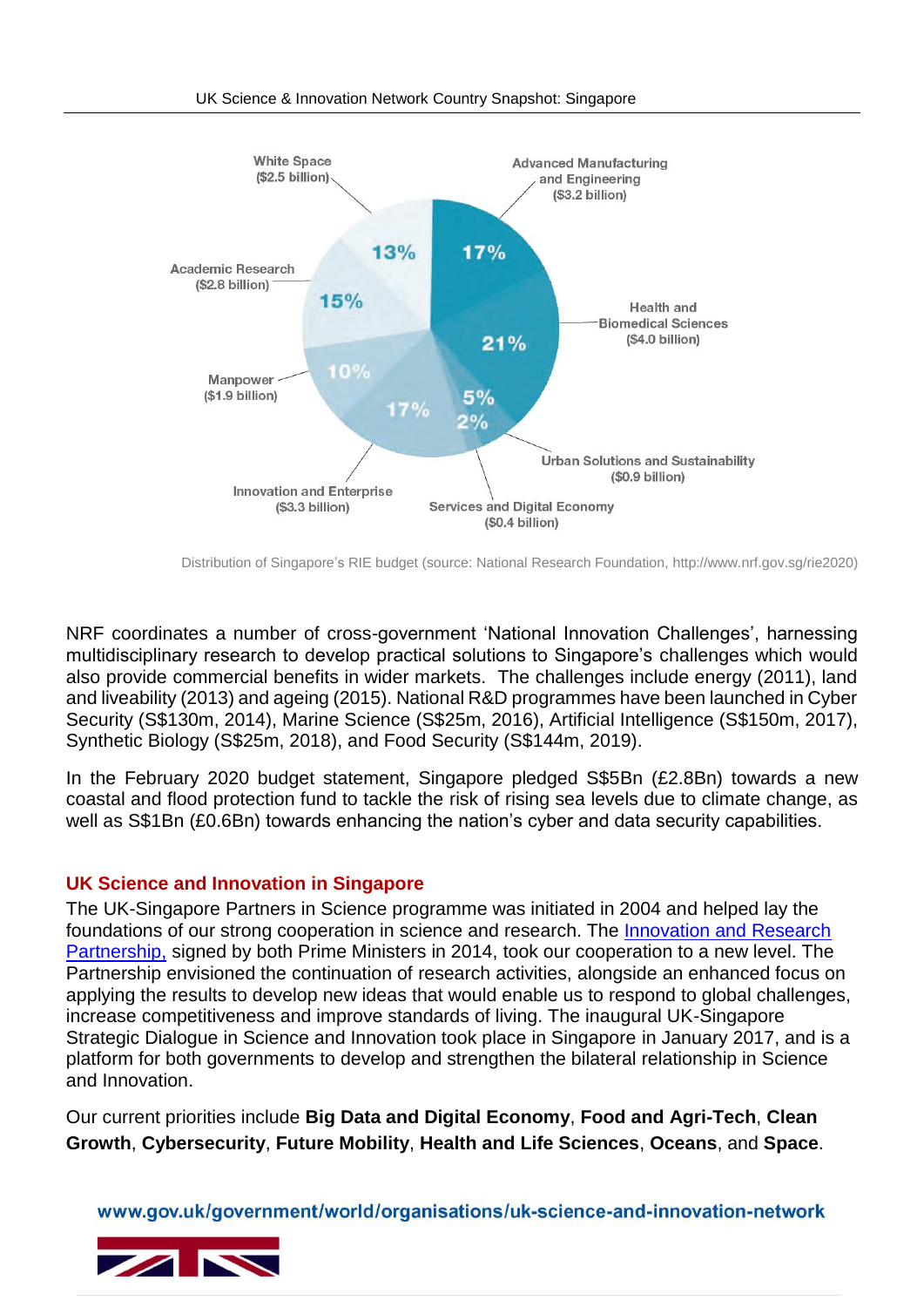## **Key collaborations between the UK and Singapore include:**

- **Joint Research and Innovation Programmes:**
	- o £6 million joint programme on [Marine Plastics](https://nerc.ukri.org/research/funded/programmes/seap/news/ao-singapore-plastics/) (January 2020)
	- o [EUREKA GlobalStars](https://www.gov.uk/government/news/partner-with-singapore-on-disruptive-projects-apply-for-fundinghttps:/www.gov.uk/government/news/partner-with-singapore-on-disruptive-projects-apply-for-funding) competition between Singapore, Belgium, the Czech Republic, Denmark, the Netherlands, Spain, Turkey, and the UK – with UK match funding up to £1 million in support of successful UK-Singapore projects (May 2019)
	- o £10 million joint programme on [Quantum Key Distribution](https://www.gov.uk/government/news/uk-and-singapore-come-together-to-launch-10m-quantum-space-programme) (September 2018)
	- o £500,000 joint [Sustainable Urbanisation](https://interact.innovateuk.org/competition-display-page/-/asset_publisher/RqEt2AKmEBhi/content/uk-singapore-technologies-for-smart-urbanisation?_101_INSTANCE_RqEt2AKmEBhi_dm_i=2VFU%2C4AK6%2C1J71VV%2CCG9T%2C1) competition (October 2015)
	- £2.4 million joint programme on [Cyber Security](https://www.epsrc.ac.uk/newsevents/news/collaboratingagainstcyberthreats/) (July 2015)

# **Joint Centres and Laboratories:**

- o Cambridge Centre for Energy Efficiency in Singapore (CARES) based at the National Research Foundation's CREATE facility the centre hosts research collaborations between the University of Cambridge, Nanyang Technological University, National University of Singapore and industrial partners
- o Lee Kong Chian School of Medicine a joint medical school established as a partnership between Imperial College and Nanyang Technological University
- $\circ$  Singapore Phenome Centre an interdisciplinary research platform funded by Nanyang Technological University in association with Imperial College and Waters **Corporation**
- $\circ$  The Photonics Institute Nanyang Technological University in conjunction with the University of Southampton's Optoelectronics Research Centre launched the S\$100 million institute in October 2014
- o Maritime Joint Laboratory the S\$5 million collaboration opened in March 2014 to provide for joint R&D in Maritime and Offshore Engineering between Southampton's Marine and Maritime Institute and A\*STAR's Institute of High Performance Computing
- o Rolls-Royce@NTU Corporate Laboratory launched in July 2013, the joint investment of S\$75 million with the National Research Foundation and Nanyang Technological University focuses on electrical power and control systems, manufacturing and repair technologies and computational engineering. The Corp Lab was renewed in July 2019 with an additional joint investment of S\$88 million
- o Lloyd's Register Foundation Institute for the Public Understanding of Risk a S\$37 million joint institute between Lloyd's Register Foundation and the National University of Singapore to enhance the public understanding of risk
- o NUS Saw Swee Hock School of Public Health there has been close collaboration between the National University of Singapore and the London School of Hygiene and Tropical Medicine in establishing this new school of public health with a regional remit, formalised through an MoU in October 2011

### **Joint Agreements:**

- o UK's Government Digital Services (GDS) and Singapore's GovTech signed an MoU in 2019 to deepen collaboration in digital public services
- o National Biofilms Innovation Centre signed two MoUs with the Singapore Centre for Life Sciences Engineering (SCELSE) and the Singapore National Biofilm Consortium (SNBC) in 2019
- o Innovate UK and the Intellectual Property Intermediary (IPI) Singapore signed an MoU in 2018 to promote technology transfer and R&D collaboration